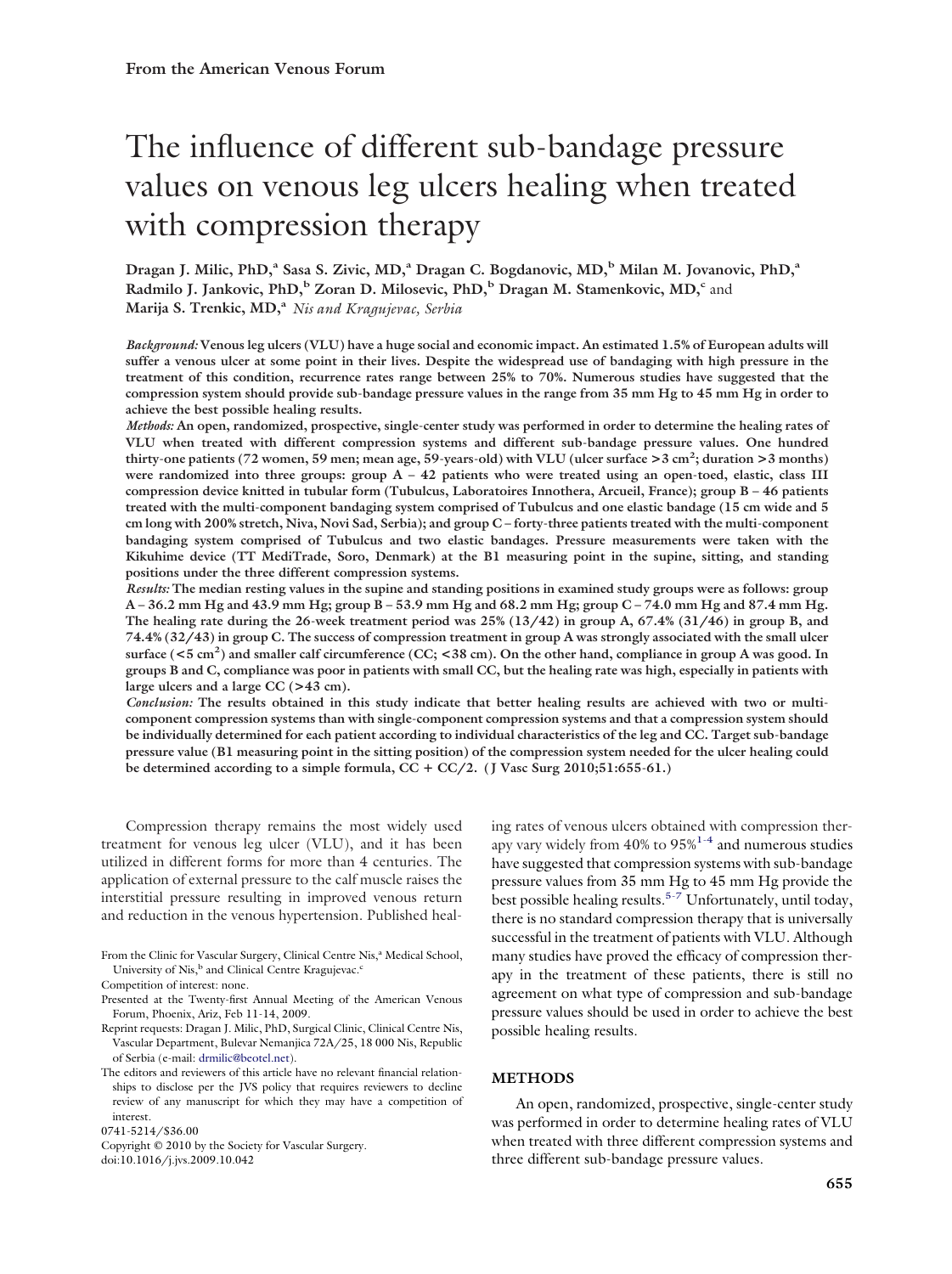Patients aged at least 18-years-old with leg ulceration of suspected venous etiology were screened for inclusion in the trial. Before inclusion in the study, all patients underwent a color Duplex scan (CDS) examination and anklebrachial pressure index (ABPI) measurements. The CDS examinations were performed using Siemens (Erlangen, Germany) Sonoline Sienna ultrasonography device with a 7-MHz probe. Venous compressibility and flow characteristics were the key elements to exclude thrombosis. The direction of flow was assessed in a 20-30° reverse Trendelenberg position during the Valsalva maneuver. A cuff inflation-deflation method with rapid cuff deflation in the standing position was performed to induce reflux. The presence of reflux was determined by retrograde flow of a duration  $> 0.5$  seconds.<sup>[8](#page-6-0)</sup> The evaluation of vein segments for obstruction was performed using the compression method while the patient was in a supine position.<sup>9</sup> Evaluation of the pelvic outflow was not performed, and only vein segments below the inguinal ligament were examined. If the examined vein segment was compressible, it was classified as a "normal finding"; if there was failure to approximate the vein wall completely, but there was color flow with augmentation, it was classified as a "partial obstruction", and if the examined segment could not be compressed at all with high echoes in the lumen, irregular thick wall, and no flow with color imaging, even with augmentation, it was classified as an "obstruction".

Venous etiology was verified according to CDS findings and only patients with verified VLU (ulcer surface  $>3$  $\text{cm}^2$ ; duration  $>$ 3 months) were included in the study. The study excluded patients with ABPI <0.8 (11 patients), patients with heart insufficiency with ejection fraction (EF) -35 (1 patient), pregnancy (1 patient), cancer disease (1 patient), and diabetes (11 patients). Also, 12 patients with an unidentified cause of leg ulcer were excluded from the study. All limbs were classified according to the CEAP classification[.10](#page-6-0)

Randomization was computer generated, and patients were randomized into three groups:

- Group A Patients who were treated using a heel-less, open-toed, elastic class III compression device knitted in tubular form (Tubulcus; Laboratoires Innothera, Arcueil, France);
- Group B Patients treated with a multi-layer bandaging system comprised of Tubulcus and one elastic bandage (15 cm wide and 5 cm long with 200% stretch; Niva, Novi Sad, Serbia); and
- Group C Patients treated with a multi-layer bandaging system comprised of Tubulcus and two elastic bandages.

The standard regimen was to debride the wound. This was normally a simple mechanical debridement with sterile gauze in order to remove slough and other dead tissue. According to the extent of wound exudation, dressings were changed every 1 to 7 days. Extensive wound exudation was treated with crystal acidum boricum (after debridement, acidum boricum was applied over the wound in a thin layer), and in patients with no exudation, dry dressings were performed. After wound debridement and dressing, bandaging systems were applied. The bandaging system was applied by clinical staff as follows:

- The first and second layers were comprised of cotton gauze without tension (50% overlap) and cotton crepe bandage.
- The third layer in treatment group A consisted of a ready-made tubular compression device (Tubulcus) that exerts graduated pressure with the highest compression (30-40 mm Hg) at the ankle, diminishing up the calf, and corresponds to class III compression stockings. It is open-toed and has no heel. Because it is a tubular, knitted, ready-made device, the appropriate pressure is exerted regardless of the fitter's skill. Tubulcus can be reused and laundered at 60°C. The device size was determined for each patient according to the circumferences of the leg measured at the ankle and the largest part of the calf  $(5 \text{ sizes} - S, M, L, XL, and$ XXL – were available). The circumference of the limb was measured every 4 weeks during the treatment and according to these measurements a new pair of Tubulcus was applied. If the measurements of the limb stayed in the initial size, Tubulcus was changed after 6 months.
- In group B, the above-mentioned system was wrapped over by an additional component of one elastic bandage and in group C by a second elastic bandage. The elastic bandages were applied in a spiral with a 50% overlap with the patient in the recumbent position and the foot in dorsal flexion. The bandages were 15 cm wide and 5 m long and had long stretch characteristics (200% stretch; Niva, Novi Sad, Serbia). One pair of elastic bandages was renewed regularly every 3 months. The patient was advised to walk for 30 minutes after bandaging. The bandaging systems were worn day and night. The patients were treated at the Clinic for Vascular Surgery, Clinical Centre Nis (Serbia), on an ambulatory basis. The endpoint in this study was healing of the VLU, which is complete epithelization of the ulcer at 26 weeks. In cases in which the original ulcer closed but a new area developed on the same limb while the original ulcer was still present, the limb was considered to be open until this new area of ulceration had also closed. After ulcer healing, patients were instructed to continue to wear the Tubulcus elastic stockings in order to avoid recurrence.

The study protocol included the measurement of ulcer size, calf, and ankle circumference, and sub-bandage pressure values.

1. Ulcer size was determined by the measured area  $(cm<sup>2</sup>)$ , using a computerized process that consisted of mapping the two-dimensional digital image onto the polygonal mesh. The margins of a wound were outlined on a computer screen, and the enclosed wound area was automatically determined. Digital images were taken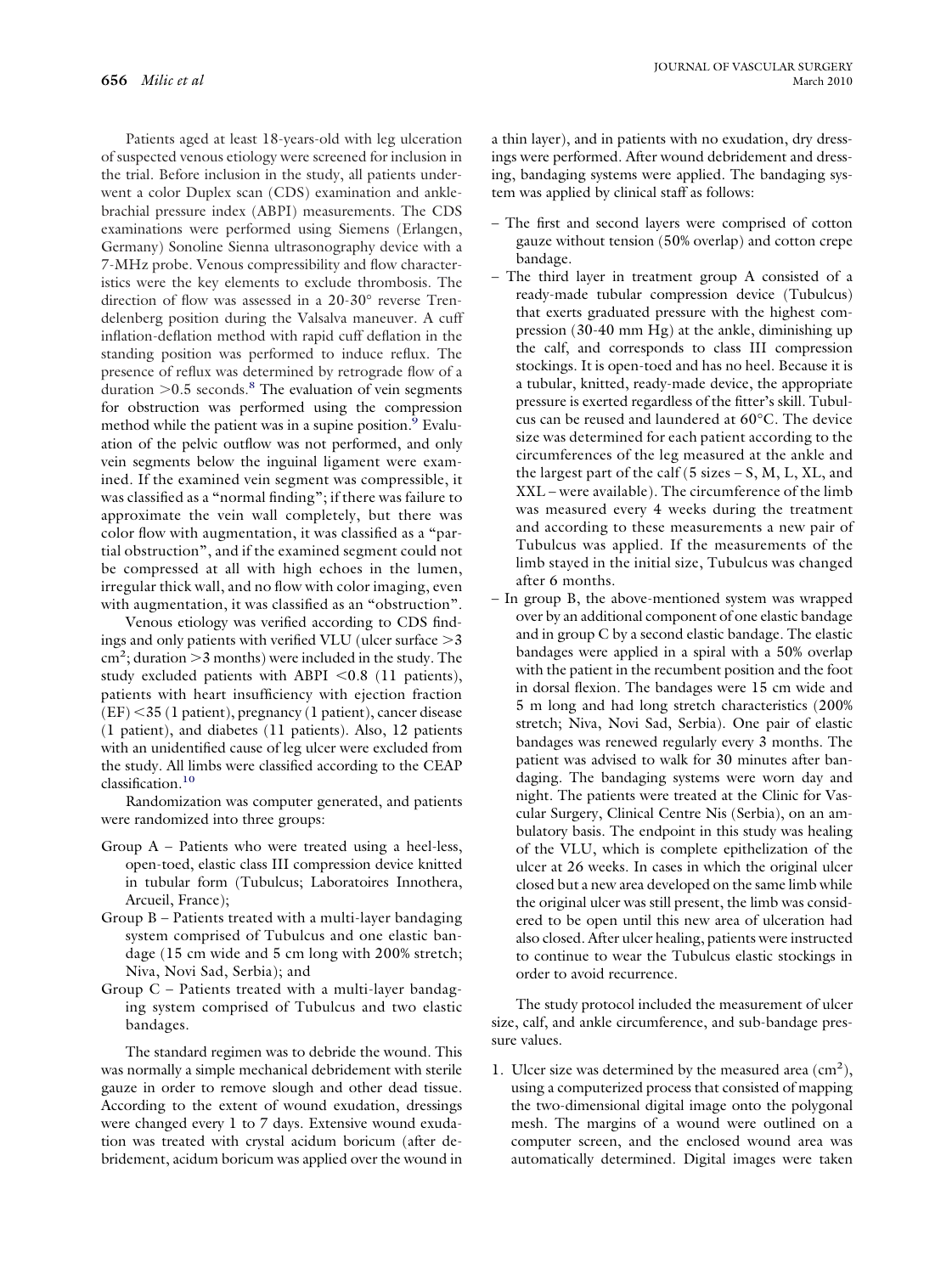with a Sony Cyber Shot digital camera T10. The digital image included a 5-cm-long calibration marker positioned below the wound surface. The wound area was evaluated every 2 weeks.

- 2. Calf and ankle circumference were measured in the recumbent position with the maximal (calf) and minimal (ankle) point determined visually.
- 3. Using a pressure transducer (Kikuhime small probe; MediTrade, Soro, Denmark) the sub-bandage pressure was measured on the medial aspect of the lower leg at the transition of the gastrocnemius muscle into the Achilles' tendon (B1 measuring point) in the supine, sitting, and standing position under the three different compression systems. The pressure difference between active standing and lying is defined as the static stiffness index (SSI). The sub-bandage pressure measurements were taken in all patients at the same time right after the compression system was applied. The pressure transducer was removed immediately after measurement took place. The measurements were performed on three occasions: at the beginning of the treatment, and at 4 and 10 weeks after the first measurement. The median value for each patient was taken for statistical analysis.

Factors independently associated with ulcer healing, such as different sub-bandage pressure values, age, gender, ulceration surface, calf circumference (CC), time since ulcer onset, previous operations, and history of deep vein thrombosis (DVT) were analyzed. In addition, the rate of healed ulcers and compliance was assessed in regard to CC of the affected leg and ulcer size.

According to the CC of the affected leg obtained before the beginning of the compression treatment, all patients were divided into four subgroups: CC <33 cm,  $CC = 33-38$  cm,  $CC = 38-43$  cm, and  $CC > 43$  cm. In regard to ulcer size (US), patients were also divided into four subgroups:  $US < 5$  cm<sup>2</sup>,  $US = 5{\text -}10$  cm<sup>2</sup>,  $US = 10{\text -}20$  $\text{cm}^2$ , and US  $>$  20  $\text{cm}^2$ .

This study was approved by relevant authorities, and written consent was obtained by all patients included in the study. The same treatment team comprised of three doctors and five medical nurses treated all patients.

**Statistical methods.** The healing rate in each group was calculated up to 26 weeks. The time to heal was compared using the log-rank test. Cox regression analysis with backward method was performed to determine whether covariates (different sub-bandage pressure values, age, gender, ulceration surface, CC, time since ulcer onset, previous operations, and history of DVT) significantly influenced the cumulative rate of ulcer healing.

To compare the median healing times from the three groups, a median test was performed. Fisher's exact test was used to compare categoric parameters between the groups. One-way analysis of variance (ANOVA) with Dunnett's T3 post hoc test was used to compare values of noncategoric parameters. Analyses were done using SPSS 10.0 statistical package (SPSS Inc, Chicago, Ill).

#### **RESULTS**

One hundred sixty-eight patients with VLUs were considered for the study, and 131 patients (72 women, 59 men; mean age 59-years-old) were randomized into 3 groups (group  $A - 42$  patients; group  $B - 46$  patients; and group  $C - 43$  patients). During the treatment period, 1 patient in group A, 1 patient in group B, and 9 patients in group C dropped out of the study due to noncompliance to compression treatment. The mean patient's age at the first office visit was 58.6-years-old (range, 32-77-years-old).

The median number of previous episodes of ulceration was 3.2 (range, 2-6), the median size of the ulcer was 12.7  $\text{cm}^2$  (range, 3.0-35.0  $\text{cm}^2$ ), and 77.1% of ulcers were medial, 13.7% were lateral, 6.1% were circumferential, and 3.1% were a combination. The median duration of the ulcer was 3.9 years (range, 3 months-18 years). Forty-seven patients (35.9%) had previous DVT.

Pain, edema, pigmentation, and lipodermatosclerosis were present in all 131 patients (100%). Thirty-five patients (26.7%) had previously undergone some surgical procedure (stripping of great saphenous vein [GSV] was performed in 32 patients [24.4%] and 3 patients [2.3%] underwent a superficial endoscopic perforator vein surgery [SEPS] procedure). Mean time from operation until inclusion in the study was 7.6 years (range, 18 months-22 years). During the study period, neither surgery nor sclerotherapy was performed. There were no deaths or major complications during the treatment period. There were no statistical significant differences in the above parameters between the study groups [\(Table I\)](#page-3-0).

The CEAP classification was as follows:

- 1) Clinical: all included limbs had active ulceration (C6);
- 2) Etiologic: 53.4% of the patients had primary chronic venous insufficiency (CVI), while 46.6% of the patients were classified as secondary CVI. Secondary etiology was based on ultrasound scan findings.
- 3) Anatomic: perforating vein reflux was documented at duplex scanning in 66 patients (50.4%). Association of perforating vein reflux with superficial venous reflux was noted in 24 patients (18.3%). The combination of both superficial and deep reflux with perforating vein reflux was observed in 11 patients (8.4%). Deep vein reflux was noted in 30 patients (22.9%).
- 4) Pathophysiologic: the pathophysiology identified was reflux in all 131 limbs (100%). Reflux and obstruction were present in 27 patients (20.6%).

There were no statistical differences in examined groups in regard to CEAP classification.

**Sub-bandage pressure values.** The median resting sub-bandage pressure values at the B1 measuring point in the supine and standing position in examined study groups are presented in [Table II.](#page-3-0) The resulting resting pressure ranges correspond to the groups of "moderate", "strong", and "very strong", as defined in an international consensus document.<sup>11</sup>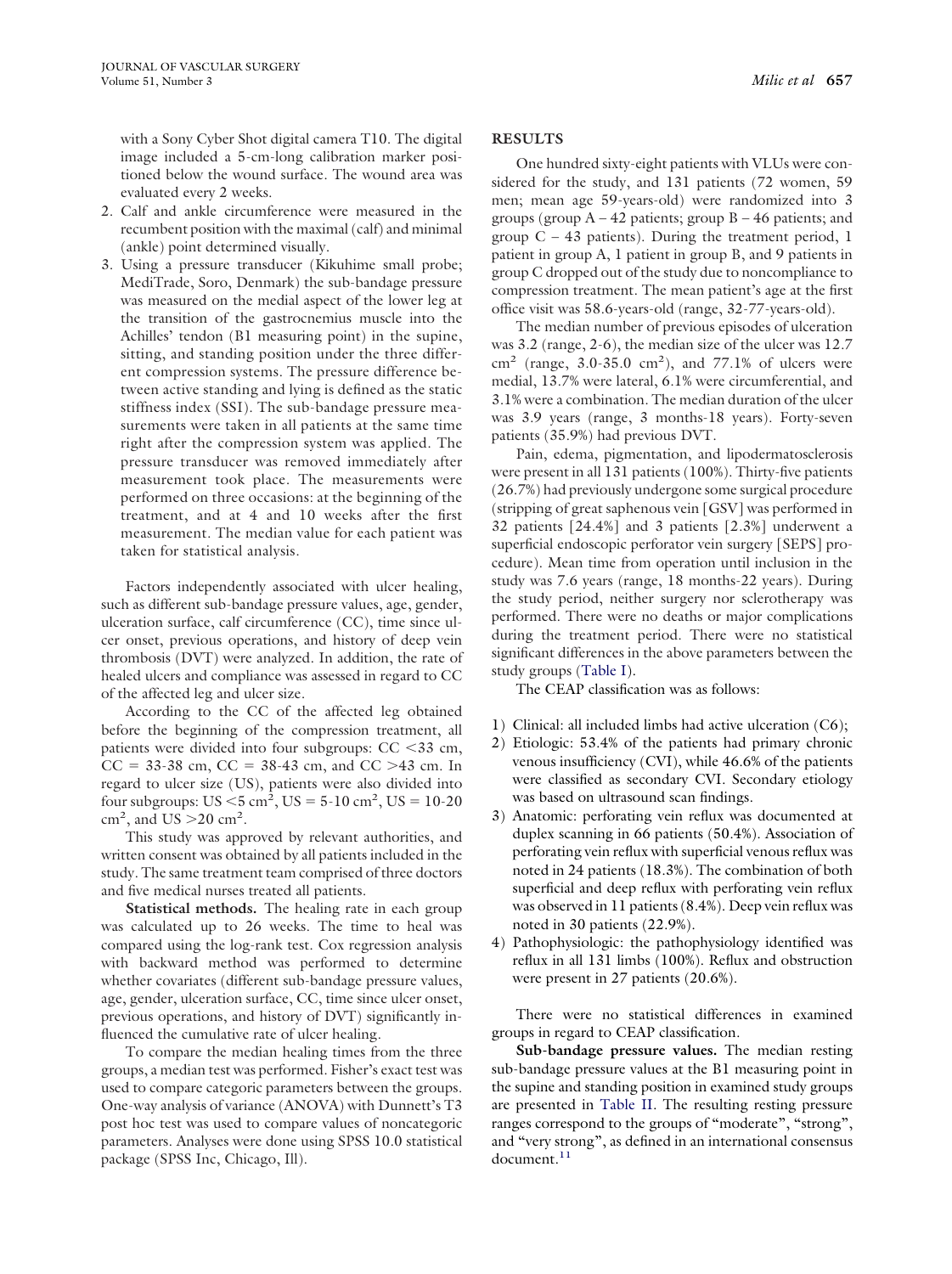#### <span id="page-3-0"></span>**Table I.** Characteristics of the patients by groups

|                                 | Group         |              |             |           |  |
|---------------------------------|---------------|--------------|-------------|-----------|--|
| Characteristic                  | $A(n = 42)$   | $B(n = 46)$  | $C(n = 43)$ | $P$ value |  |
| Female gender                   | 22(52)        | 25(54)       | 24(56)      | > 0.05    |  |
| Previous episodes of ulceration | 42(100)       | 46(100)      | 43(100)     | > 0.05    |  |
| Previous operations             | 11(26)        | 12(26)       | 12(28)      | > 0.05    |  |
| History of deep vein thrombosis | 15(36)        | 16(35)       | 16(37)      | > 0.05    |  |
| Age $(vrs)$                     | $60(33-76)$   | 55 (35-77)   | $57(32-77)$ | > 0.05    |  |
| Size of the ulcer $(cm2)$       | $9(4-160)$    | $9(3-160)$   | $11(3-150)$ | > 0.05    |  |
| Duration of the ulcer (yrs)     | $4.5(.3-28)$  | $3.5(.3-42)$ | $4(.3-31)$  | > 0.05    |  |
| Calf circumference (cm)         | $37.5(28-47)$ | $40(29-49)$  | $40(29-52)$ | > 0.05    |  |

Values are given as number (percent) or median (range).

|                      | Group                                                              |                                                             |             |  |  |
|----------------------|--------------------------------------------------------------------|-------------------------------------------------------------|-------------|--|--|
| Position             | A $(n = 42)$                                                       | $B(n = 46)$                                                 | $C(n = 43)$ |  |  |
| Supine<br><b>SSI</b> | Standing 43.9 (37.7-46.1) 68.2 (62.3-74.2) 87.4 (81.6-91.3)<br><10 | $36.2 (31.2-39.3) 53.9 (47.8-58.9) 74.0 (67.9-78.7)$<br>>10 | >10         |  |  |

*SSI,* Static stiffness index.

Values are given as median (range).



**Fig.** Time to leg ulcer healing analysis, the Kaplan Maier method.

**Healing rate and noncompliance in regard to calf circumference and wound size.** The healing rate calculated based on intent-to-treat analysis was 25% in group A, 67% in group B, and 74% in group C. Median healing time in group A was 12 weeks (range, 5-24 weeks), 11 weeks (range, 3-25 weeks) in group B, and 14 weeks (range, 5-24 weeks) in group C (median test:  $P > .05$ ) (Fig).

The rate of noncompliance was 2% in groups A and B and 21% in group C (Fisher's exact test:  $P < .05$  and  $P <$ .01, respectively). If the patient was noncompliant with the

| Table III. Predictor variables included in Cox regression |  |  |  |  |
|-----------------------------------------------------------|--|--|--|--|
| model                                                     |  |  |  |  |

| Variables in the equation       | OR    | 95% CI         | $P$ value |
|---------------------------------|-------|----------------|-----------|
| Treatment group A               | .102  | $.051 - .203$  | < 0.001   |
| Treatment group B               | .538  | $.323 - .895$  | .017      |
| Calf circumference (cm)         | .943  | .902-.986      | .010      |
| Size of the ulcer $(cm2)$       | .851  | .809-.894      | < 0.001   |
| Previous operations             | .619  | $.361 - 1.059$ | .080      |
| Variables not in the equation   |       |                |           |
| Age $(vrs)$                     | .992  | .413-1.094     | .110      |
| Female gender                   | .672  | $.562 - 1.427$ | .643      |
| Duration of the ulcer (yrs)     | 1.004 | .967-1.043     | .826      |
| History of deep vein thrombosis | .934  | $.582 - 1.500$ | .778      |

*OR,* Odds ratio; *CI,* confidence interval.

compression treatment, we had considered such a case as a drop out from the study.

Cox regression model identified that different subbandage pressure values, CC, and ulcer size were independent predictors of ulcer healing. The chance of healing was lower among patients in groups A and B than in group C. Higher values of CC and ulcer size also decreased the odds of healing. Previous operations, age, gender, ulcer duration, and history of DVT were not associated with 26-week healing status (Table III).

In group A, the ulcer healing rate was significantly higher among the patients with a CC of the affected leg of -33 cm (75%) than in patients with a CC of 33-38 cm  $(31\%; P < .05)$  and >43 cm  $(13\%; P < .05)$ . In group B, the healing rates among the patients with a CC of 33-38 cm (86%) and 39-43 cm (79%) were significantly higher than in patients with a CC of >43 cm (30%;  $P$  < .05). In group C, the ulcers' healing rate among the patients with a CC of <33 cm (14%) was significantly lower than in patients with a CC of 33-38 cm (79%; *P* - .05), 39-43 cm (92%;  $P < .01$ ), and >43 cm (89%;  $P < .01$ ; [Table IV\)](#page-4-0).

The ulcer healing rate among the patients with a CC of -33 cm was higher in group A (75%) than in group C  $(14\%; P < .05)$ . Among the patients with a CC from 33-38 cm and 39-43 cm, the healing rates in groups B (86% and 79%, respectively) and C (79% and 92%, respectively) were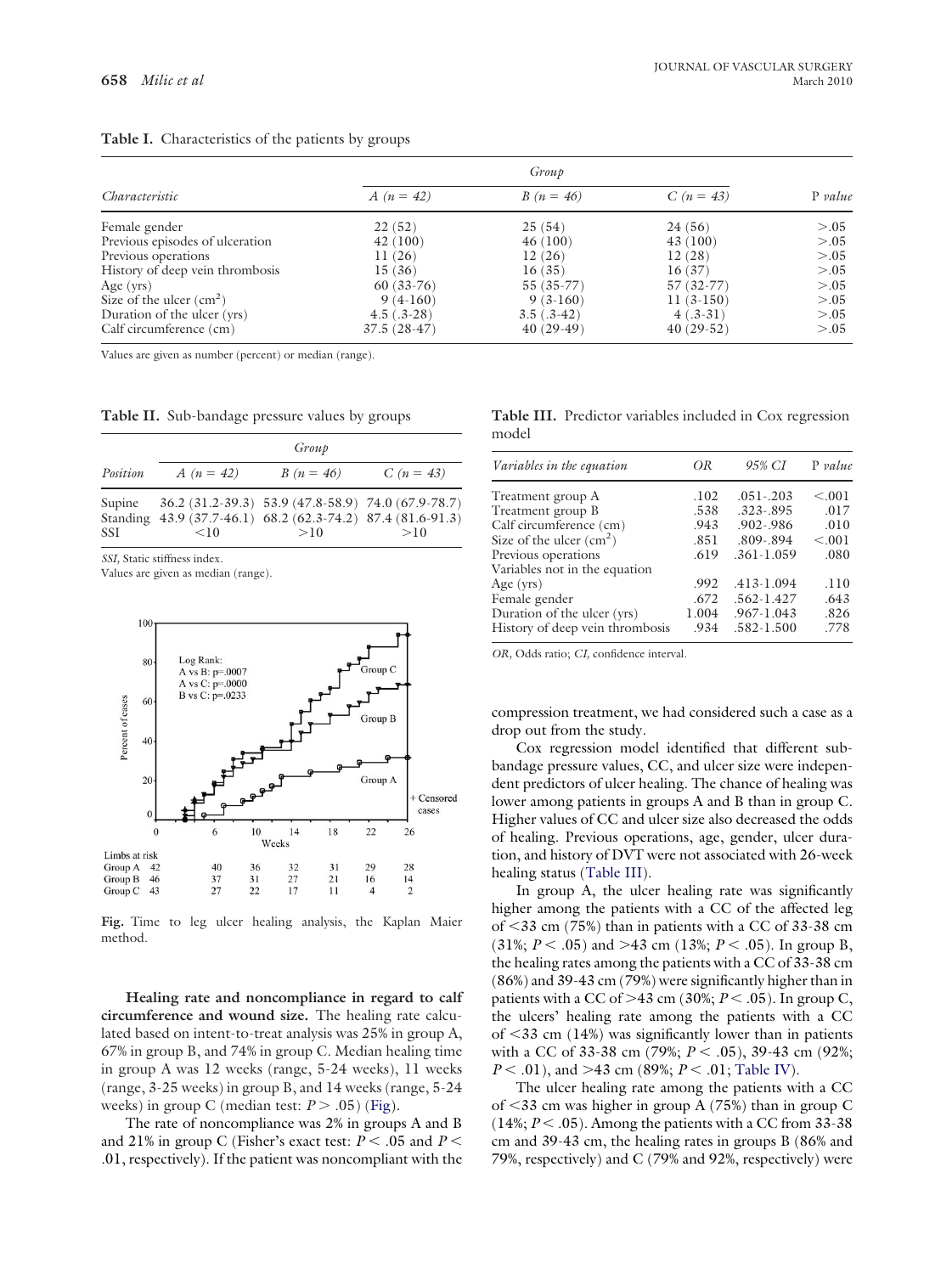|                           | Calf circumference (cm) |                        |                        |                    |                                       |  |
|---------------------------|-------------------------|------------------------|------------------------|--------------------|---------------------------------------|--|
| Outcome ratio by group    | < 33                    | 33 to 38               | $39 \text{ to } 43$    | >43                | Comparison                            |  |
| Healed/Non-healed         |                         |                        |                        |                    |                                       |  |
| Group A                   | 6(75)/2(25)             | 4(31)/9(69)            | 2(15)/11(85)           | 1(13)/7(87)        | $a^*$ , $c^*$                         |  |
| Group B                   | 5(63)/3(37)             | 12(86)/2(14)           | 11(79)/3(21)           | 3(30)/7(70)        | $d^*, e^*$                            |  |
| Group C                   | 1(14)/6(86)             | 11(79)/3(21)           | 12(92)/1(8)            | 8(89)/1(11)        | $a^*$ , $b^{\dagger}$ , $c^{\dagger}$ |  |
| Comparison                | $g^*$                   | $f^{\star}, g^{\star}$ | $\cdot$ g <sup>+</sup> | $g^{\dagger}$ , h* |                                       |  |
| Compliance/Non-compliance |                         |                        |                        |                    |                                       |  |
| Group A                   | 8(100)/0(0)             | 12(92)/1(8)            | 13(100)/0(0)           | 8(100)/0(0)        | n.s.                                  |  |
| Group B                   | 8(100)/0(0)             | 13(93)/1(7)            | 14(100)/0(0)           | 10(100)/0(0)       | n.s.                                  |  |
| Group C                   | 3(43)/4(57)             | 11(79)/3(21)           | 12(92)/1(8)            | 8(89)/1(11)        | $b^*$                                 |  |
| Comparison                | $g^*$ , h <sup>*</sup>  | n.s.                   | n.s.                   | n.s.               |                                       |  |

<span id="page-4-0"></span>**Table IV.** Outcome by group in regard to calf circumference of affected leg

*a*, <33 cm vs 33 to 38 cm; *b*, <33 cm vs 39 to 43 cm; *c*, <33 cm vs >43 cm; *d*, 33 to 38 cm vs >43 cm; *e*, 39 to 43 cm vs >43 cm; *f*, group A vs group B; *g,* group A vs group C; *h,* group B vs group C.

*n.s.,* Not significant.

 $*P < .05$ ;  $^{\dagger}P < .01$ ;  $^{\ddagger}P < .001$ .

**Table V.** Outcome by group in regard to ulcer size

|                           | Ulcer size $\left(\text{cm}^2\right)$ |               |                               |             |                                         |  |
|---------------------------|---------------------------------------|---------------|-------------------------------|-------------|-----------------------------------------|--|
| Outcome ratio by group    | $<$ 5                                 | 5 to 10       | $11 \text{ to } 20$           | >20         | Comparison                              |  |
| Healed/Non-healed         |                                       |               |                               |             |                                         |  |
| Group A                   | 10(83)/2(17)                          | 3(25)/9(75)   | 0(0)/11(100)                  | 0(0)/7(100) | $a^*$ , $b^{\ddagger}$ , $c^{\ddagger}$ |  |
| Group B                   | 10(100)/0(0)                          | 9(64)/5(36)   | 8(57)/6(43)                   | 4(50)/4(50) | $b^*, c^*$                              |  |
| Group $C$                 | 7(78)/2(22)                           | 9(75)/3(25)   | 8(62)/5(38)                   | 8(89)/1(11) | n.s.                                    |  |
| Comparison                | n.s.                                  | $d^*$ , $e^*$ | $d^{\dagger}$ . $e^{\dagger}$ |             |                                         |  |
| Compliance/Non-compliance |                                       |               |                               |             |                                         |  |
| Group A                   | 12(100)/0(0)                          | 11(92)/1(8)   | 11 $(100)/0(0)$               | 7(100)/0(0) | n.s.                                    |  |
| Group B                   | 10(100)/0(0)                          | 13(93)/1(7)   | 14(100)/0(0)                  | 8(100)/0(0) | n.s.                                    |  |
| Group $C$                 | 7(78)/2(22)                           | 10(83)/2(17)  | 9(69)/4(31)                   | 8(89)/1(11) | n.s.                                    |  |
| Comparison                | n.s.                                  | n.s.          | $f^*$                         | n.s.        |                                         |  |

 $a_1$  < 5 cm<sup>2</sup> vs 5 to 10 cm<sup>2</sup>;  $b_1$  < 5 cm<sup>2</sup> vs 11 to 20 cm<sup>2</sup>;  $c_1$  < 5 cm<sup>2</sup> vs > 20 cm<sup>2</sup>;  $d_1$  group A vs group B;  $e_1$  group A vs group C;  $f_2$  group B vs group C. *n.s.,* Not significant.

 $*P < .05$ ;  $^{\dagger}P < .01$ ;  $^{\dagger}P < .001$ .

significantly higher than in group A (31% and 15%, respectively).

Among the patients with a  $CC > 43$  cm, the healing rate in group C (89%) was higher than in groups A (13%;  $P < .01$ ) and B (30%;  $P < .05$ ; Table IV).

Noncompliance was registered in 4 patients (57%) with a CC -33 cm in group C, which was a significantly higher rate in comparison to groups A and B ( $P < .05$ ; Table IV).

In group A, the ulcer healing rate among the patients with a wound area  $\leq 5$  cm<sup>2</sup> (83%) was significantly higher than in patients with an ulcer surface from  $5\text{-}10 \text{ cm}^2$  (25%;  $P < .05$ ), 11-20 cm<sup>2</sup>, and > 20 cm<sup>2</sup> (0%;  $P < .001$ ). All ulcers with a wound area  $\leq$ 5 cm<sup>2</sup> in group B healed, which was a significantly higher healing rate in comparison to larger ulcers in this group  $(11{\text -}20 \text{ cm}^2; 57\%; P < .05)$ and  $>$ 20 cm<sup>2</sup> (50%;  $P < .05$ ; Table V).

The ulcer healing rate among the patients with a wound area of  $5-10$  cm<sup>2</sup> was lower in group A (25%) than in groups B (64%; *P* - .05) and C (75%; *P* - .05). None of the ulcers with a surface of 11-20 cm<sup>2</sup> and  $>$ 20 cm<sup>2</sup> among the patients in group A healed, and this healing rate was signif-

icantly lower in comparison with groups B and  $C$  ( $P < .01;$ Table V).

# **DISCUSSION**

The goals of compression therapy in the treatment of VLUs are ulcer healing, reduction of pain and edema, and prevention of recurrence.<sup>12</sup> According to numerous studies, it has been suggested that the best healing results are achieved in the treatment of VLUs with sub-bandage pressure values of  $35-45$  mm Hg.<sup>[7-9](#page-6-0)</sup> There is no standard compression therapy that is universally successful in the treatment of patients with VLU and it is possible that we shall never find such an ideal compression system that could be used in patients with VLU regardless of many variables such as ulcer size, duration of venous ulcer, CC, fixed ankle joint, and reduced range of motion. An ideal compression device should have a relatively low pressure in a resting position, especially during bed rest, which is well tolerated by the patient. A higher pressure is required when patients stand up in order to compensate for the increase in the hydrostatic load.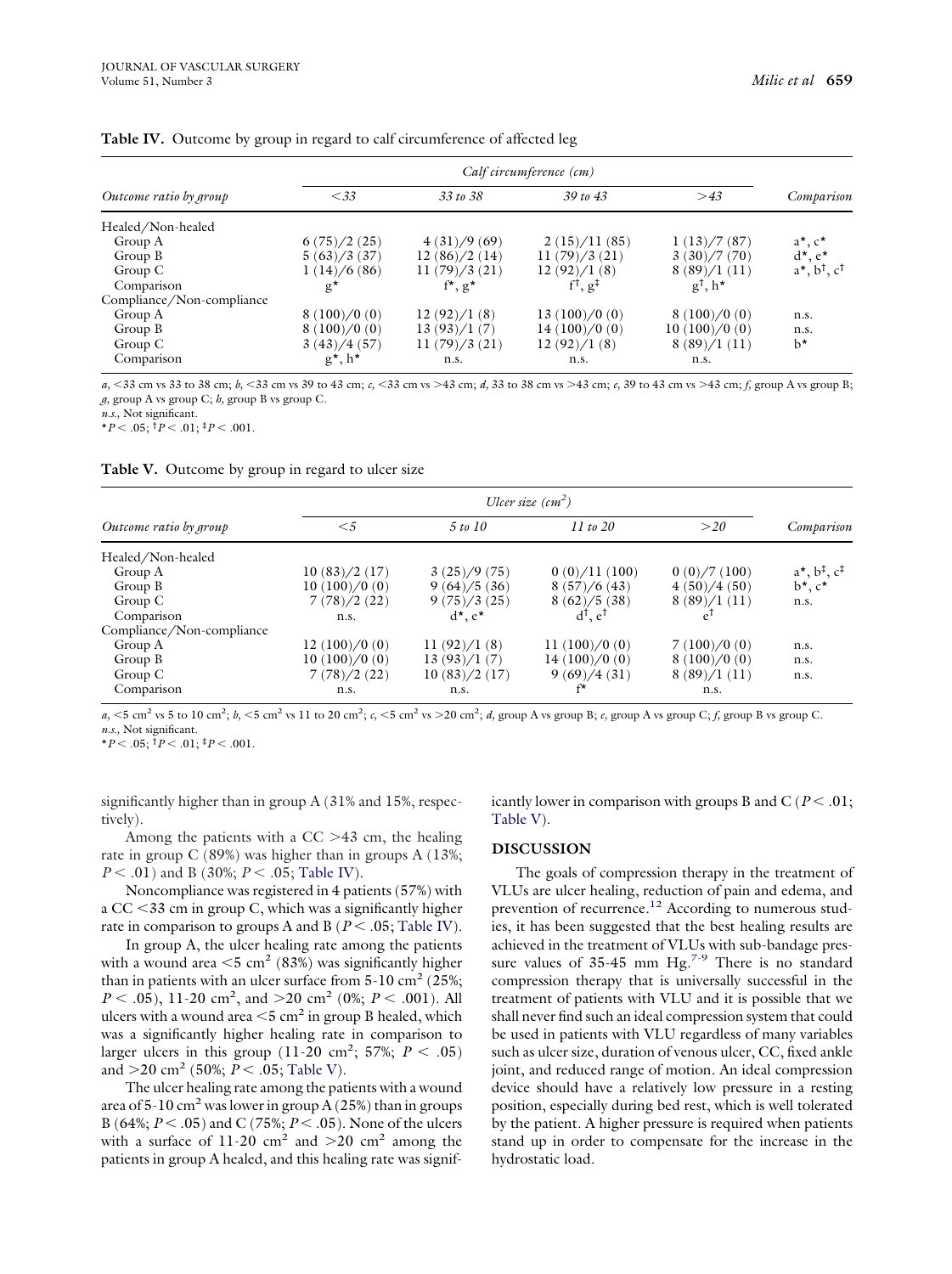Clinical studies have shown that the effect of compression therapy in chronic venous insufficiency depends mainly on two factors: (1) the interface pressure of the fabric on the affected leg, and (2) on the elastic property (stiffness) of the material that determines the performance of the product during standing and walking.<sup>13,14</sup> The pressure increase occurring with standing up from the supine position is a simple parameter for stiffness (SSI). The compression systems with  $SSI > 10$  are defined as inelastic, and compression systems with SSI <10 are defined as elastic. Higher stiffness is obtained by wrapping several layers of elastic material over each other thereby increasing the friction between the different layers. However, the obtained SSI values are still much lower than those of inelastic material.

Not only that there is no consensus among the experts concerning which compression systems and materials provides best possible results in the treatment of VLU, but there is a direct conflict in the opinions. For example, a recently published Cochrane review on Compression for VLUs<sup>[15](#page-6-0)</sup> states that an elastic bandage appears more effective than those composed mainly of inelastic constituents. The reason for this may be the fact that inelastic compression loses its sub-bandage pressure during the time (loss of 25% after 30 to 60 minutes).<sup>[16](#page-6-0)</sup> The measurements obtained in one study<sup>17</sup> showed that the working pressure at ankle level after 7-8 hours dropped to approximately 75% of the initial resting pressure. This means that a short stretch bandage should be applied with an initial resting pressure that is higher for approximately 25%. In contrast to these findings, measurements showed that the long stretch bandage is very stable in terms of pressure. The working pressure at ankle level after 7-8 hours only dropped to approximately 95% of the initial resting pressure.<sup>17</sup>

On the other hand, there are many published articles stressing that inelastic materials provide better hemodynamic and clinical outcome on VLU healing compared to elastic material.<sup>18,19</sup> Despite the drop in the interface pressure, Partsch<sup>20</sup> demonstrated that in patients with deep venous incompetence, "inelastic" material achieves better control of venous reflux than "elastic" bandages applied at the same interface pressure. Therefore, it is clear that material plays a decisive role influencing the efficacy of the compression system.

The other important characteristic of compression systems is sub-bandage pressure value, and despite the fact that there are many published studies, there were no suggestions by the authors that sub-bandage pressure would provide the best possible results in the treatment of VLU. These studies were mainly related to measuring the inter-face pressure of different compression systems.<sup>[21,22](#page-6-0)</sup> It is also interesting that there are no clinical trials describing treatment modality for venous ulcers according to individual characteristics of the affected leg. From clinical experience, it is well known that patients with larger CCs need a much higher sub-bandage pressure in order to achieve healing of venous ulcer compared to patients with smaller CC. However, there are no data regarding this matter.

The results in our study show that the best healing results of VLU are achieved with compression systems that are exerting higher sub-bandage pressure value. The highest healing rate was in group C and especially a high healing rate was obtained in patients with large CC. On the other hand, the vast majority of patients with small CC in group C were noncompliant to the compression treatment due to bandage discomfort, indicating that it may be prudent to determine sub-bandage pressure values of compression system for each patient according to their CC. A median resting pressure of  $>70$  mm Hg exerted by elastic material is very high and frequently not tolerated. This explains the high rate of noncompliance in group C patients, which was noted especially in the first 6 weeks of the treatment. The low-pressure compression system that was applied in group A gave some results in the healing of VLU in patients with small CC and no results in patients with large CC. Our results also indicate that higher healing rates are achieved with higher SSI (Group B and C with  $\text{SSI} > 10$ ). By using high enough levels of compression, venous hypertension during walking can be reduced in patients with chronic venous insufficiency. A high working pressure may be able to intermittently compress incompetent deep veins, so that venous reflux is hindered.

Taking into account the results from our study, we are suggesting a simple formula that could be used as a starting point for establishing optimal sub-bandage pressure value (at B1 measuring point in the standing position) of compression systems used for ulcer healing: sub-bandage pressure value =  $CC + CC/2$ . The formula is suggested as a starting point in determining a compression system and sub-bandage pressure value for the treatment of VLU that will have the best balance between the high pressure needed for VLU healing and noncompliance due to bandage discomfort. The formula correlates well to the results obtained in our study.

## **CONCLUSION**

The results obtained in this study indicates that better healing results are achieved with two or multi-component compression systems than with a moderate pressure device. It is clear from these results that a compression system should be individually determined for each patient according to their CC. This is especially true for legs with large CC  $($ >38 cm) and extensive ulcers. Good healing results with a moderate pressure device could be achieved in legs with small venous ulcers  $(<5 \text{ cm}^2$ ) and small CC  $(<33 \text{ cm})$ .

## **AUTHOR CONTRIBUTIONS**

Conception and design: DM, SZ, DB, DS

Analysis and interpretation: DM, SZ, DB, MJ, RJ, DS

Data collection: DM, SZ, ZM, MT

- Writing the article: DM, DB, RJ, ZM, MT
- Critical revision of the article: SZ, MJ, RJ, DS
- Final approval of the article: DM, SZ, DB, MJ, RJ, ZM, DS, MT

Statistical analysis: DB, ZM